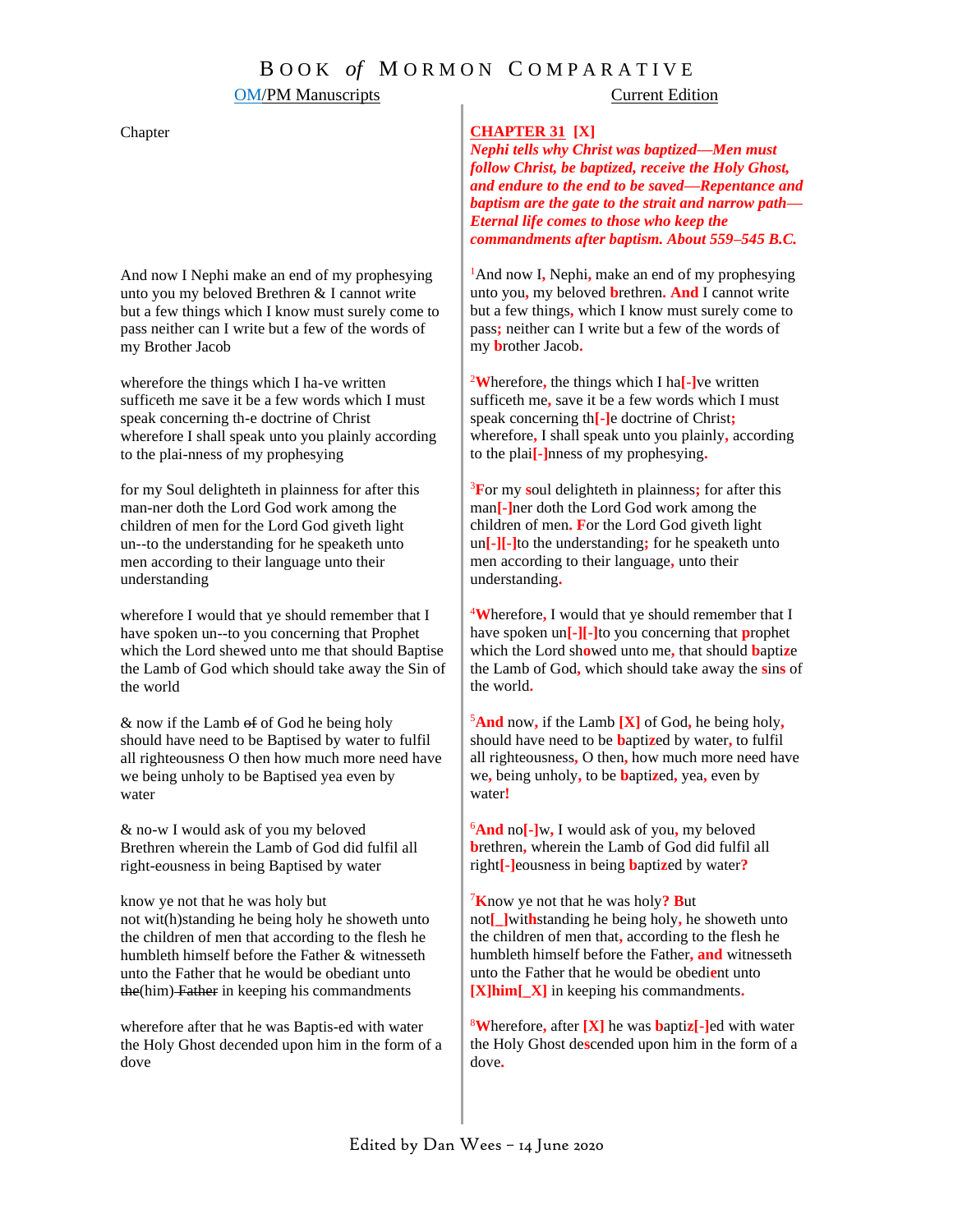# B O O K *of* M O R M O N C O M P A R A T I V E **OM/PM Manuscripts** Current Edition

& again it shew-eth unto the children of men the straitness of the path & the narrowness of the gate by w()hich they should enter he (he) haveing set the exa*m*ple before them

& he sayeth unto the ch-ildren of men follow thou me wherefore mybeloved Brethren can we follow Jesus sa-ve we shall be willing to keep the commandments of the Father

& the Father sayeth repen-t ye repent ye & be Baptised in the name of my beloved Son

& als*o* the woice of the Son came to (unto) me saying he that is Baptised in my name to him will the Father give the Holy Ghost like unto me wherefore follow me & do the things which ye have seen *m*e do

wherefo-re my beloved Brethren I know that if ye shall follow the Son with full purpose of he-art acting no hypocrasy & no deception before God but with real intent repenting of your Sins witnessing unto the Father that ye are willing to take upon you the name of Chri-st by Baptism yea by followe(wing) in your Lord  $\&$ Saviour down into the water according to his word behold then shall ye receive the Holy Ghost (yea then cometh the Baptism of fire & of the holy Ghost) & then can ye speak with the tongue of Angels & shout praises unto the holyone of Israel

but behold my beloved Brethren thus came the woice of the Son unto me saying after that *y*e have repented of your **93** sins & witnessed unto the Father that ye are willing to keep my commandments by the Bap-tism of water & have received the Baptism of fire & of the Holy Ghost & can speak with a new tonge yea even with the tongue of Angels & after this should deny me it would have been bet()ter for you that ye had not known me

& I heard a voice from the Father saying yea the words of my b*e*loved are true & faithful he that endureth to the end the same shall be sav-ed

& now my beloved Brethren I know by this that unless a man shall endure to the end in following the example of the Son of the liveing God he cannot be saved

<sup>9</sup>**And** again**,** it sh**o**w**[-]**eth unto the children of men the straitness of the path**, and** the narrowness of the gate**,** by w()hich they should enter**, [X] he** hav**[\_]**ing set the example before them**.**

<sup>10</sup>**And** he **said** unto the ch**[-]**ildren of men**: F**ollow thou me**. W**herefore**,** my**[\_]**beloved **b**rethren**,** can we follow Jesus sa**[-]**ve we shall be willing to keep the commandments of the Father**?**

<sup>11</sup>**And** the Father **said: R**epen**[-]**t ye**,** repent ye**, and**  be **b**apti**z**ed in the name of my **B**eloved Son**.**

<sup>12</sup>**And** also**,** the **v**oice of the Son came **[X] unto** me**,** saying**: H**e that is **b**apti**z**ed in my name**,** to him will the Father give the Holy Ghost**,** like unto me**;**  wherefore**,** follow me**, and** do the things which ye have seen me do**.**

<sup>13</sup>**W**herefo**[-]**re**,** my beloved **b**rethren**,** I know that if ye shall follow the Son**,** with full purpose of he**[-]**art**,** acting no hypocr**i**sy **and** no deception before God**,** but with real intent**,** repenting of your **s**ins**,** witnessing unto the Father that ye are willing to take upon you the name of Chri**[-]**st**,** by **b**aptism**—**yea**,** by follo**[\_ \_]wing[\_ \_]** your Lord **and your** Savio**[\_]**r down into the water**,** according to his word**,** behold**,** then shall ye receive the Holy Ghost**; yea, then cometh the baptism of fire and of the Holy Ghost; and** then can ye speak with the tongue of **a**ngels**, and** shout praises unto the **H**oly**[\_]O**ne of Israel**.**

<sup>14</sup>**B**ut**,** behold**,** my beloved **b**rethren**,** thus came the **v**oice of the Son unto me**,** saying**: A**fter **[X]** ye have repented of your sins**, and** witnessed unto the Father that ye are willing to keep my commandments**,**  by the **b**ap**[-]**tism of water**, and** have received the **b**aptism of fire **and** of the Holy Ghost**, and** can speak with a new tong**u**e**,** yea**,** even with the tongue of **a**ngels**, and** after this should deny me**,** it would have been bet()ter for you that ye had not known me**.**

<sup>15</sup>**And** I heard a voice from the Father**,** saying**: Y**ea**,** the words of my **B**eloved are true **and** faithful**. H**e that endureth to the end**,** the same shall be sav**[-]**ed**.**

<sup>16</sup>**And** now**,** my beloved **b**rethren**,** I know by this that unless a man shall endure to the end**,** in following the example of the Son of the liv**[\_]**ing God**,** he cannot be saved**.**